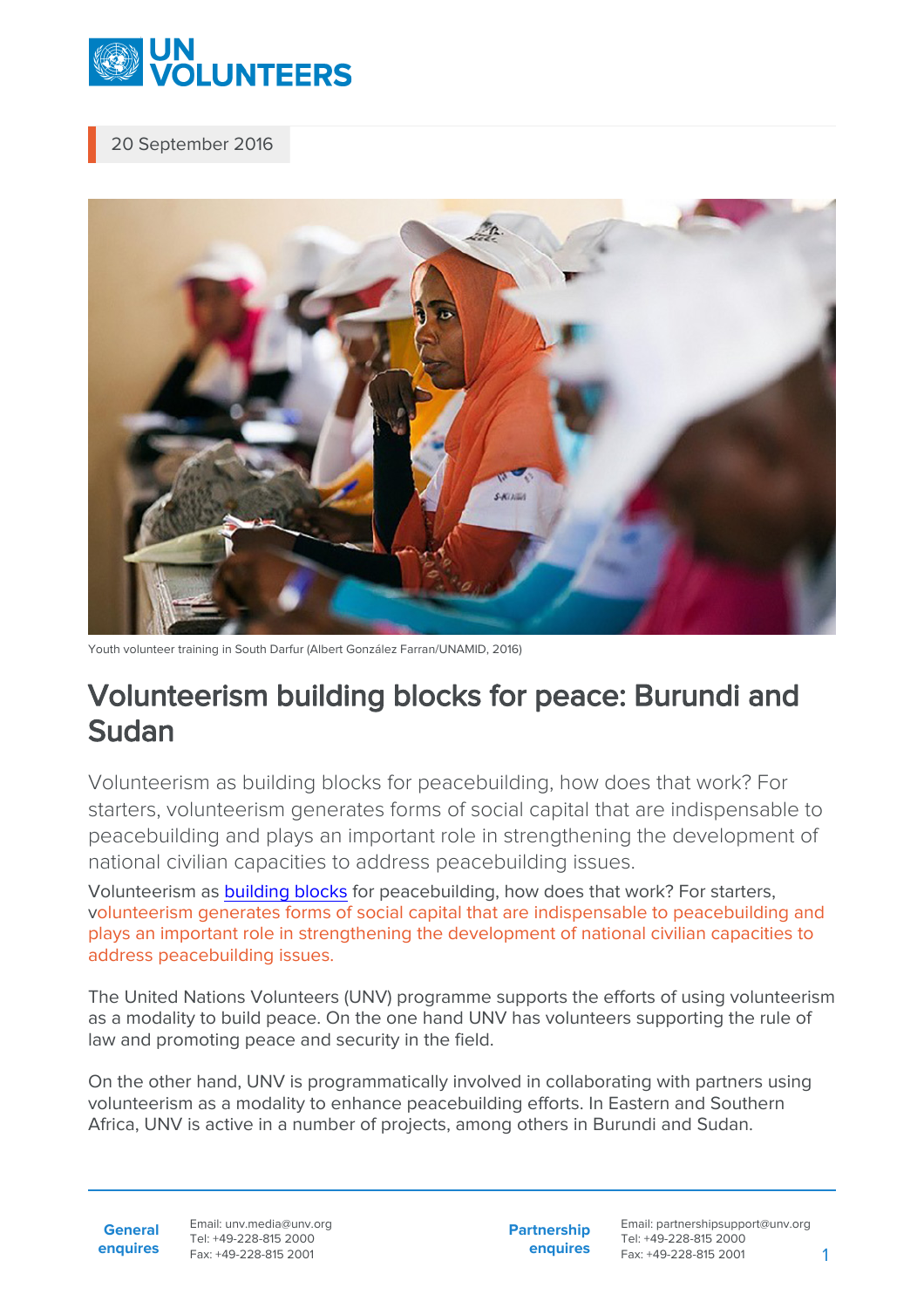

## Burundi

In Burundi, UNV works with the United Nations Population Fund (UNFPA) and the United Nations Development Programme (UNDP) on a project aimed to support citizen security and social cohesion for conflict-affected youth.

The objective of the project is to have a comprehensive interagency approach for social cohesion in the conflict-prone areas of Burundi.

UNV supports the project with the mobilization of 100 volunteers who will participate in social cohesion activities enhancing peace and solidarity. An important outcome of the project is to increase inclusive civic participation and participatory dialogues in an effort to sustain peace and generate social cohesion.

Volunteerism is the lubricant of social relations and cohesion in the community. Performing acts of goodwill out of a voluntary intention brings people together. This is especially relevant in a country like Burundi, where tribalism and mistrust play a key role in the wider conflict; it is therefore of the utmost importance to bring the society together through volunteerism and support the community to provide the building blocks for a sustainable peace.

## Sudan

In Sudan, UNV collaborates with UNDP in the "Youth Volunteers Rebuilding Darfur Project" that places young Darfuri at the center of development in that region. The conflict in Darfur has had destructive effects on lives and livelihoods, and a whole generation of youth has suffered from diminished educational and developmental opportunities.

The failure to provide educational opportunities, in combination with youth being cut off from their traditional livelihoods due to displacement, creates a double disadvantage for them.

While young people have a great potential to help build peaceful and prosperous communities, the pressure to make a living can become a destabilising factor fuelling violence and criminality.

The Project trains young volunteers in key business and environmental skills so that they can then share their knowledge to their local communities, with the goal of rebuilding Darfur in a peaceful manner. The project seeks to ensure that youth in Darfur have opportunities for self-empowerment to support their communities.

The project has set up a sustainable volunteer scheme integrated in the national framework. UNV believes that by improving the skills and building new opportunities for youth, they will provide the building blocks to rebuild Darfur.

**General enquires** Email: unv.media@unv.org Tel: +49-228-815 2000 Fax: +49-228-815 2001

**Partnership enquires**

Email: partnershipsupport@unv.org Tel: +49-228-815 2000 Fax: +49-228-815 2001 2